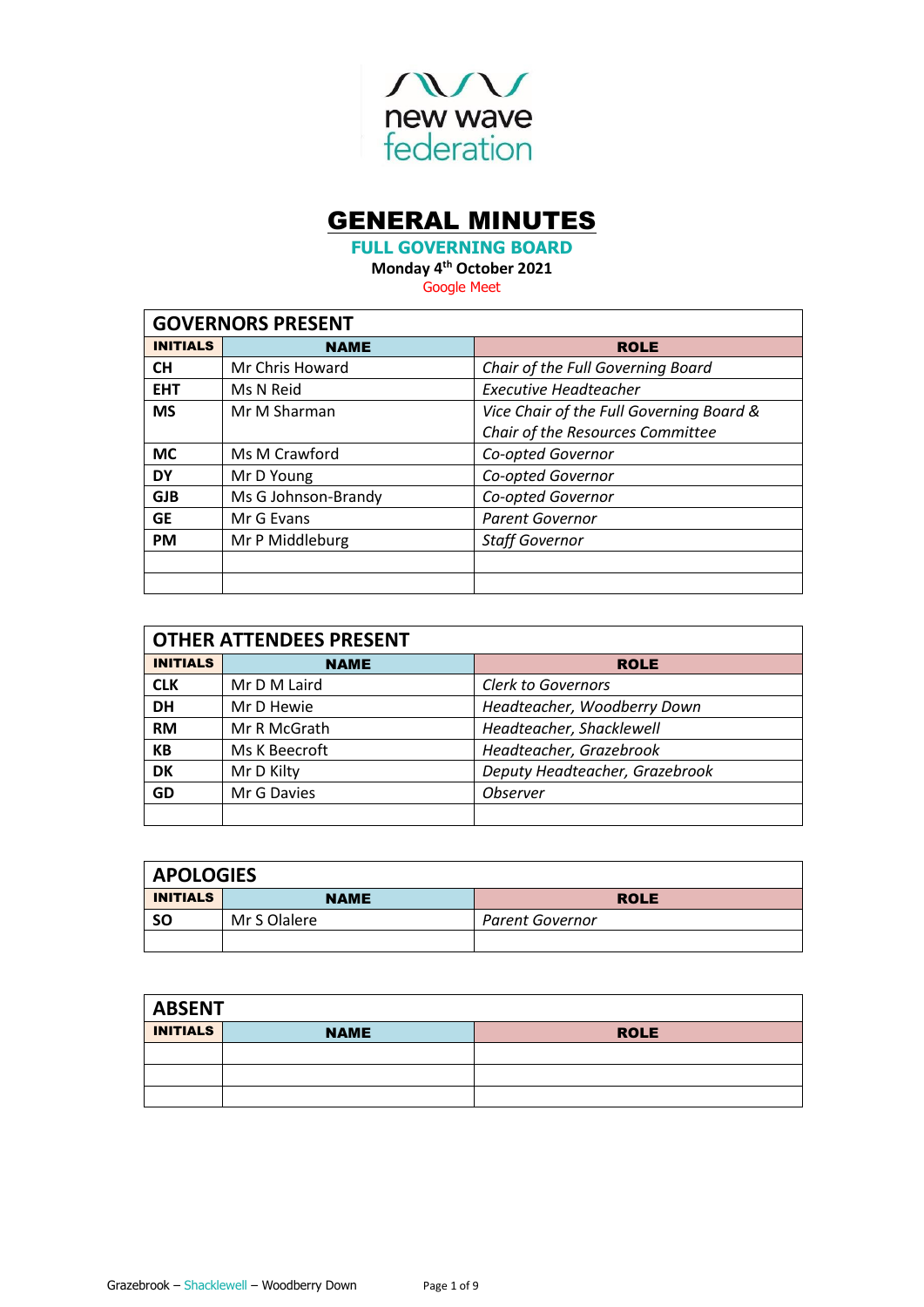# **ACTION WORKSHEET 4 th OCTOBER 2021**

| <b>NO</b> | <b>AGENDA</b><br><b>ITEM</b> | <b>ACTION</b> | Responsible<br><b>PERSON</b> | <b>STATUS</b> |
|-----------|------------------------------|---------------|------------------------------|---------------|
|           | C/F                          |               |                              |               |
|           |                              |               |                              |               |
|           |                              |               |                              |               |

| <b>NEW</b>      |                       |                                                                                                                   |                     |             |
|-----------------|-----------------------|-------------------------------------------------------------------------------------------------------------------|---------------------|-------------|
| GB1             | $\overline{2}$<br>D&E | Disseminate COVID-19 Catch up Strategy & Pupil Premium<br>Strategy (2021/22) via email.                           | <b>EHT</b><br>Heads | <b>OPEN</b> |
| GB <sub>2</sub> | 7.3                   | and finalise the Annual Governance Statement<br>Prepare<br>(2021/22) for a subsequent meeting of the Board.       | <b>CH</b>           | <b>OPEN</b> |
| GB <sub>3</sub> | 7.5                   | Follow-up with govs regarding link roles and monitoring schedule<br>and agree at subsequent meeting of the Board. | <b>CH</b>           | <b>OPEN</b> |
|                 |                       |                                                                                                                   |                     |             |

**LEGEND**

**Green** – Completed

**Red** – Pending (URGENT)

**Black** – Pending (NOT URGENT)

**Blue** – OPEN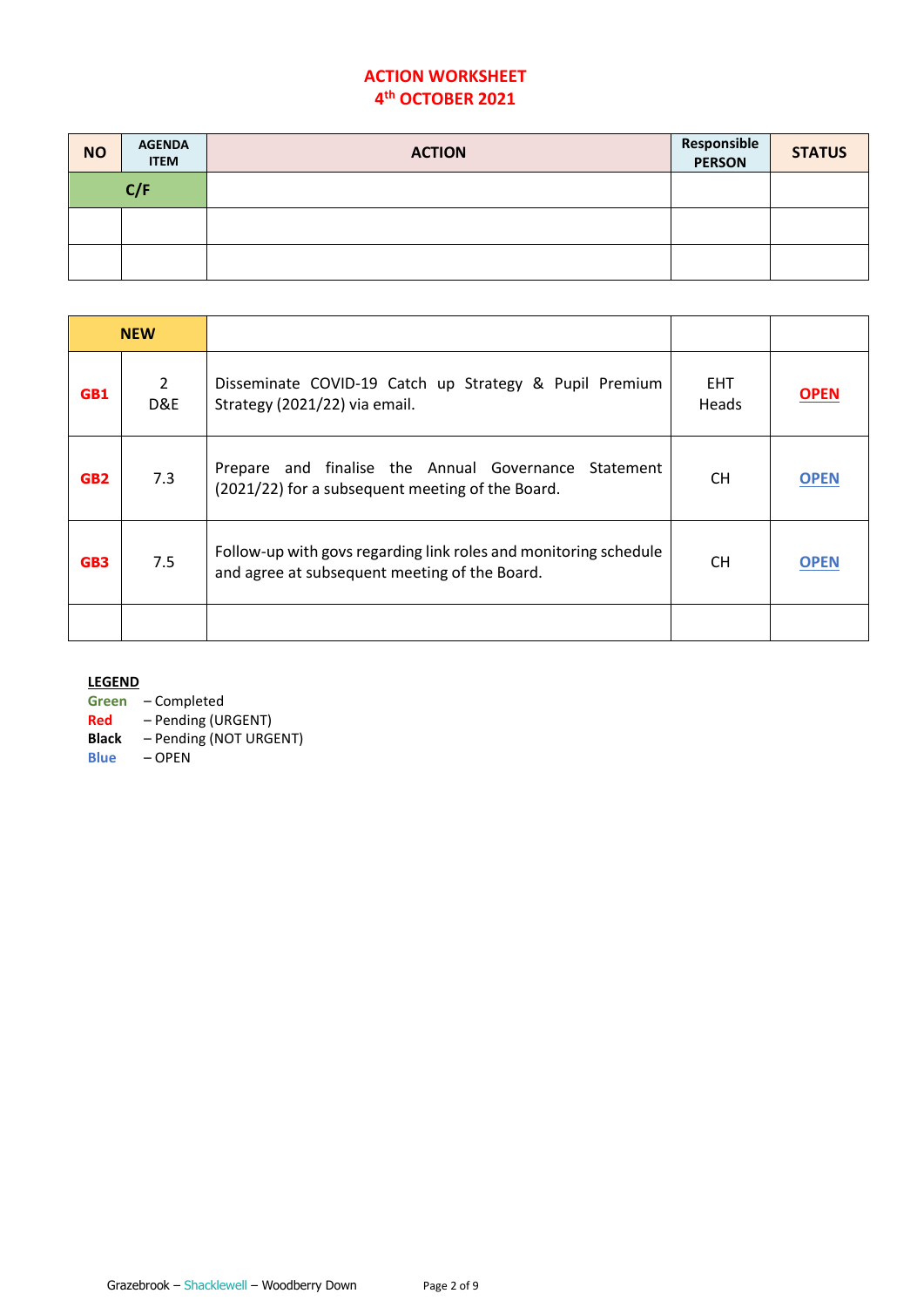# RECORD OF MEETING

# **1. Opening Formalities**

# *1.1 Welcome*

The Chair of the Governing Board convened the autumn term meeting of the New Wave Federation Governing Board. The meeting started at 6.05pm.

The Chair welcomed Mr G Davies in an observe capacity. It was noted that Mr Davies is currently going through the process of being appointed as a Co-opted Governor subject to completion of the statutory vetting checks for governors.

# *1.2 Apologies & Absence*

As recorded above.

## *1.3 Declarations of Interests*

No declarations recorded and no changes to existing written declarations.

# *1.4 Notification of any other Business not on Agenda*

None tabled

# *1.5 Election of Chair & Vice Chair of the Governing Board (2021/22)*

The Clerk received nomination for election to the roles of Chair & Vice Chair respectively:

**The Executive Headteacher nominated Mr C Howard for election as Chair. Mr G Evans & Ms M Crawford seconded the nomination. No other nominations received.** 

**Mr C Howard nominated Mr M Sharman for election as Vice Chair. Mr G Evans & Ms M Crawford seconded the nomination. No other nominations received.** 

**Mr C Howard & Mr M Sharman duly elected as Chair & Vice Chair respectively of the Governing Board (2021/22).** 

# **2. Executive Headteacher's Report**

The Governing Board received, discussed and accepted the Executive Headteacher's Report. *The Board accepted the report as read.* 

The Executive Headteacher appraised the Board of the following as set out in her report:

- **Pupil Behaviour & Wellbeing**
- **Safeguarding**
- **Pupil Roll**
- **Attendance**
- **Staffing**
- **Performance Management**
- **Premises Update**
- **Sex & Relationship Education**
- **Apple Distinguished Schools**
- **English Hub**
- **Websites**

# *Pupil Behaviour & Wellbeing*

The Board received a summary update on the start to the academic year/term.

# *Safeguarding*

Govs were informed that all staff have completed their annual safeguarding training as part of the INSET day, incl with particular focus on Part 1 of the statutory guidance. The Board noted that the Federation's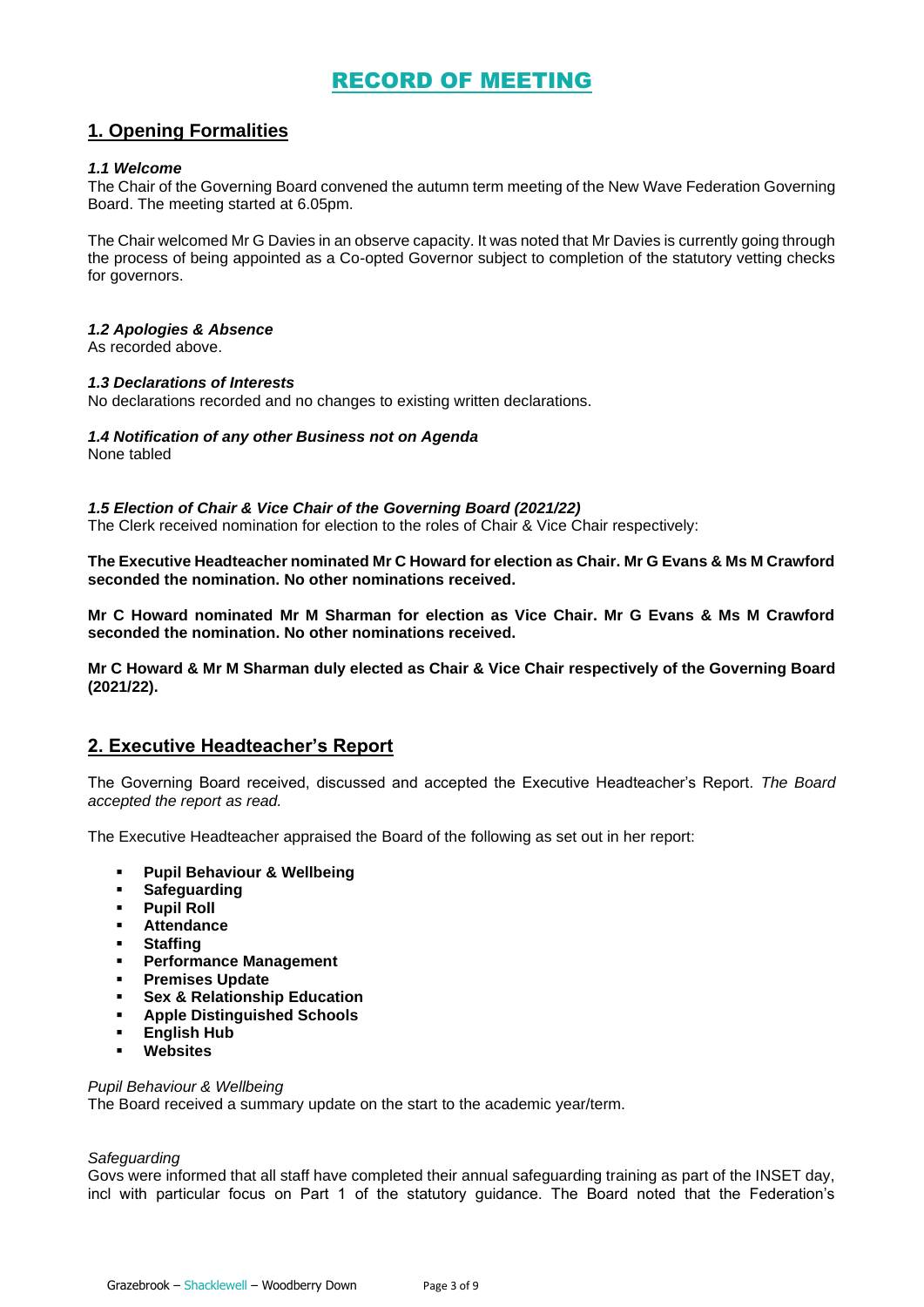Safeguarding Policy has been updated in line with the changes to the Keeping Children Safe in Education statutory guidance (2021).

The Board further noted the issuance of the Whistleblowing Policy, Clean Desk Policy & Staff Code of Conduct.

# *Pupil Roll*

Govs noted the pupil rolls per school as:

|  | Grazebrook |  | 427 |
|--|------------|--|-----|
|--|------------|--|-----|

- Shacklewell 459 ▪ Woodberry Down - 631
- 

# *Attendance/Roll*

The Executive Headteacher appraised govs of the attendance levels across the schools since w/c  $20<sup>th</sup>$  Sept 2021 as:

|                | Grazebrook     | - | 95.4% |
|----------------|----------------|---|-------|
|                | Shacklewell    | - | 93.1% |
| $\blacksquare$ | Woodberry Down | - | 91.9% |

The Board was informed of the arrangements in place for monitoring attendance along with the Federation attendance target of 98%.

**1. What is the practical & financial impact to the Reception and Nursery provision given the reduced attendance/pupil roll levels?**

*The Executive Headteacher stated that there is a huge financial impact with lower pupil numbers. It was noted that work is ongoing with Heads to increase marketing of the schools to new and existing families.*

**2. Is there an impact on attendance levels caused by COVID-19?**

*The Executive Headteacher stated that the 96% attendance level is a national target. Govs were informed the measures being implemented to engaged families with the aim of improving attendance levels (i.e., working with families, early calling, etc).*

**3. Of those who aren't attending, how many pupils are ones already flagged as vulnerable and is the local authority aware of the prevailing issues and what level of support is being offered?** *The Executive Headteacher stated that the local authority is ware of the attendance issues and is supporting through the assigned Attendance Officer. Govs were also informed of the tracking and targeting of families abusing the attendance provisions along with the work with Heads to ensure schools meet the 98% attendance target.*

# *Staffing*

The Board was updated of the absence monitoring process and support measures in place. *See report for fuller update.* 

## *Performance Management*

Govs were updated of the new performance management cycle set to begin in October 2021 and will include target setting for 2021/22.

**4. How are school leaders ensuring that all managers are correctly advising staff of the process and evidence required for promotion in line with school policies?**

*The Executive Headteacher stated that a guidance document has been created for use by all staff conducting appraisals. It was noted that a mid-term review has been included in the process for February & July 2022 to identify any gaps and provide the required support (along with evaluating the impact to pupils). Govs were told of the training to be done with staff to ensure that they are aware of the language to be used during the appraisal process, target setting, etc).*

# *Premises Update*

The Board received a premises update as set out on pgs 9-10 of the Executive Headteacher's Report.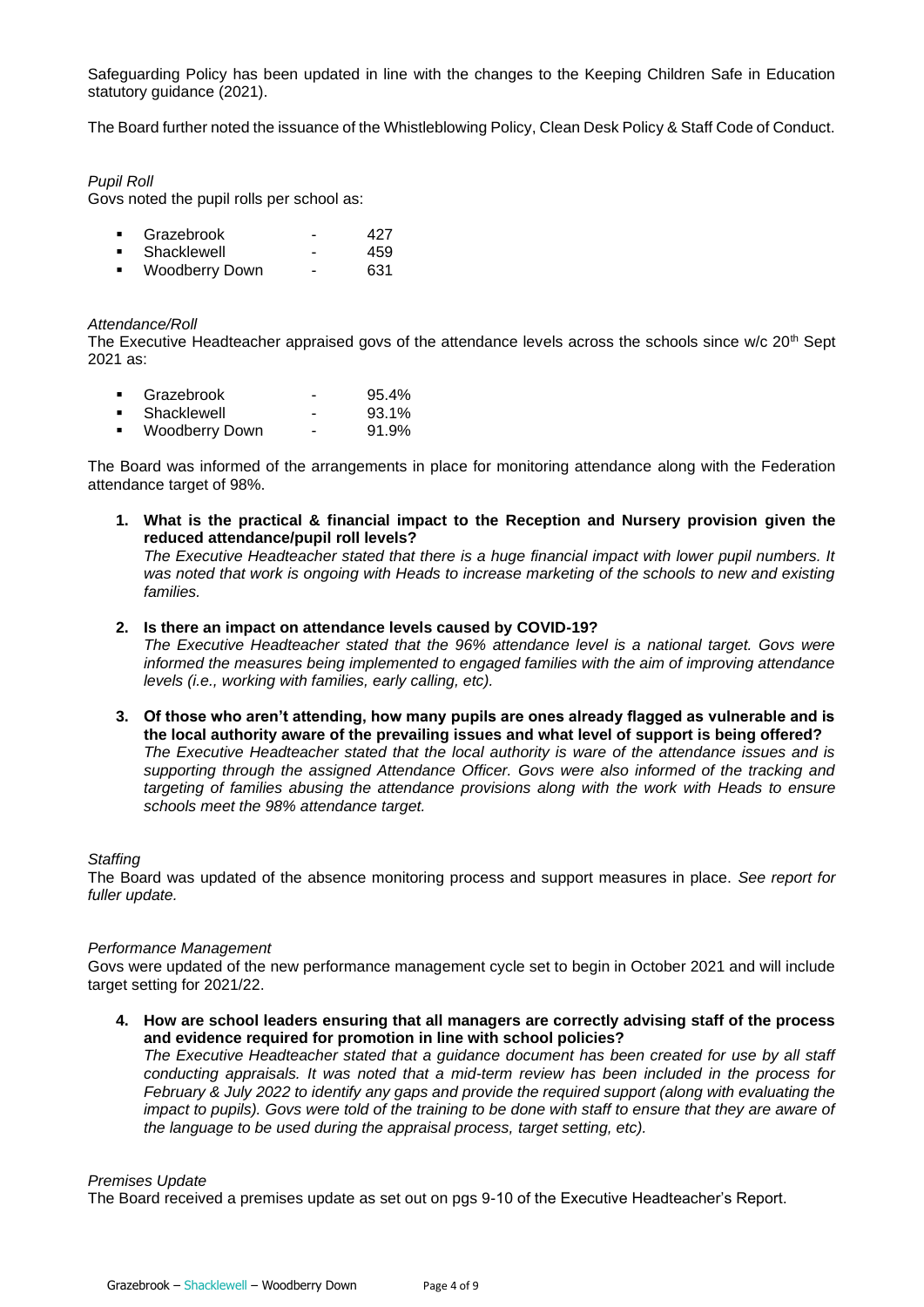# *Sex & Relationship Education*

The Executive Headteacher informed the Board of the introduction of a new Sex & Relationship Education (SRE) Policy. Govs were assured of the completion of a consultation exercise with parents.

# *Apple Distinguished School*

The Board was notified of the Federation's designation as an Apple Distinguished School for 2021-2024. The Executive Headteacher thanked her leaders who were instrumental in the Federation being re-awarded the accreditation

# *English Hub*

The Executive Headteacher informed the Board of the designation of the New Wave English Hub as a Delivery & Coordinating Hub as part of the Department for Education Accelerator Programme (20201-2022). *See fuller update on pg 13 of the Executive Headteacher's Report.* 

# *Websites*

As per Executive Headteacher's Report.

# *Catch up & Pupil Premium Strategy (2021/22)*

The Chair advised that Catch Up & Pupil Premium Strategy (2021/22) will be disseminated via email

# *Curriculum Design*

The Board received an extensive update on the Federation Curriculum Design, PSHE (incl Relationship & Sex Education). This was presented by Mr D Kilty (Deputy Headteacher, Grazebrook). *The Board accepted the paper as read.* 

**5. Is there anything that could be done after initial year of roll out to get parents who have been reluctant in full participation?**

*The Deputy Headteacher stated that further engagement would be a key factor in getting full subscription to the new Relationship & Sex Education offer.*

The Executive Headteacher highlighted that a Deep Dive into the Curriculum will be carried out.

# **6. Are the curricula across the 3 schools the same?** *The Deputy Headteacher stated that the overall plan is presented to all teachers and inform their lesson planning process with the latitude to peculiarise according to*

# **The Board accepted the Executive Headteacher's Report.**

**Reference Document/s** Executive Headteacher's Report Curriculum Report (2021/22)

# **3. Headteachers' Reports**

The Board received, discussed and accepted the respective Headteachers' Reports in the order set out below. *The Board accepted the reports as read.* 

**Woodberry Down Shacklewell Grazebrook**

The respective Headteachers updated govs on:

- **School Context**
- Areas of Success
- Challenges
- Attendance
- End of Year Predictions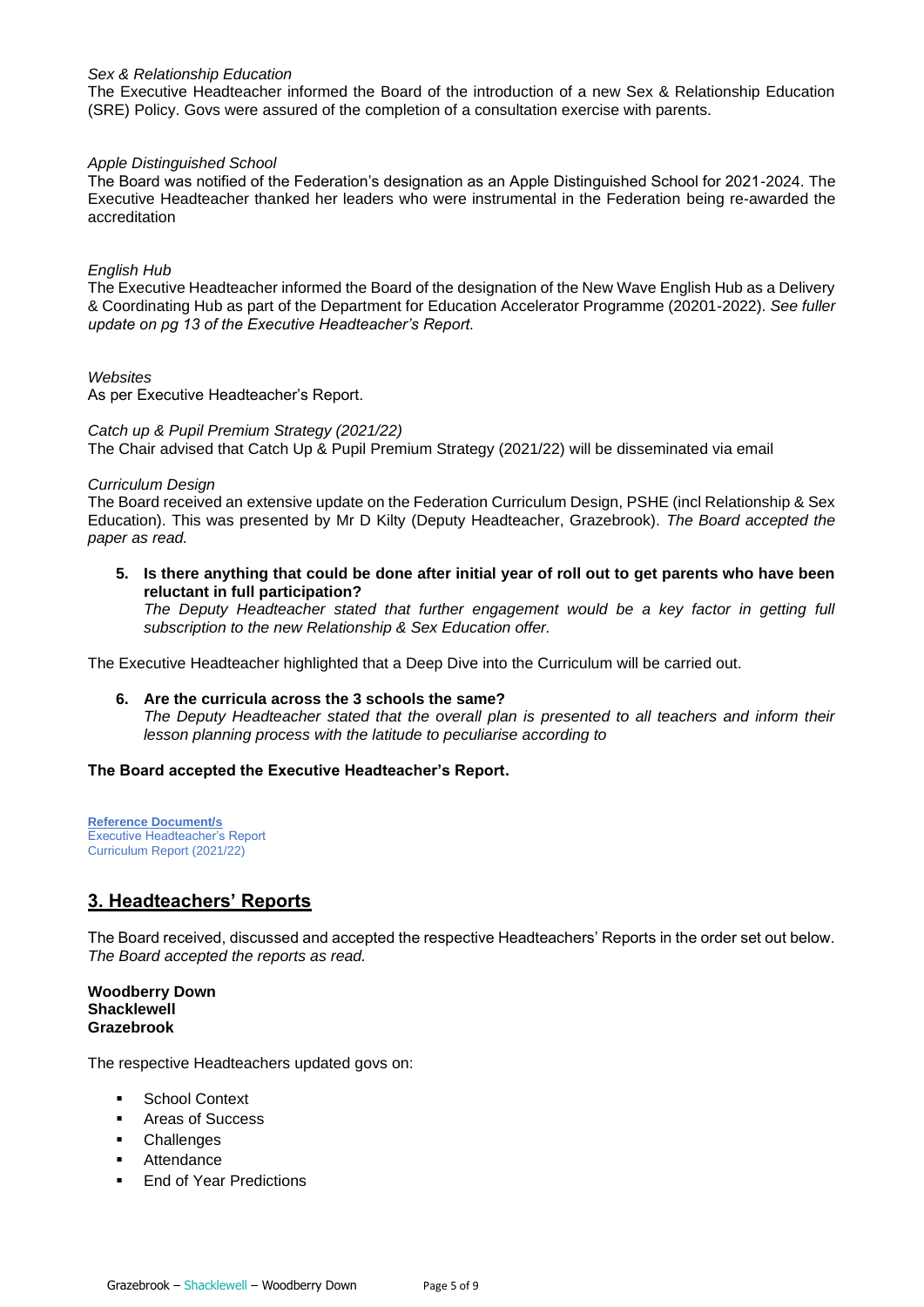The Headteachers reaffirmed the priorities for 2021/22 by school as:

#### *Woodberry Down*

- **a. To further identify gaps in pupils' learning through formative and summative assessment and take actions to address these**
- **b. To further develop teachers' subject knowledge within subjects such as history, geography and science**
- **c. To further improve training and professional development for additional support staff in teaching and learning**
- **d. To increase the number of pupils with educational barriers working at age expected levels in all subjects by the end of the academic year**
- **e. To further develop the roles of middle and subject leaders across the school**

#### *Shacklewell*

- **a. To improve outcomes for all pupils with identified educational barriers in reading and mathematics**
- **b. To continue to refine our approach to curriculum to incorporate the broad range of human experience**
- **c. To enrich the teaching of science to prioritise child lead enquiry and investigation**
- **d. To establish consistent expectations through individualised training for all new staff and ECT teachers**

#### *Grazebrook*

- **a. To improve outcomes for all pupils with identified educational barriers, particularly those with SEND and those who are disadvantaged.**
- **b. To refine and enhance the curriculum offer, particularly in maths and science, to ensure it fosters curiosity, child-led enquiry and develops investigation and reasoning skills.**
- **c. To continue to develop teacher subject knowledge so that the teaching of knowledge and development of skills is carefully mapped over time.**
- **d. To ensure expectations and standards are consistent across the school by providing individualised training for all staff including new and ECT teachers.**

## **The Board approved the priorities as set out above.**

## **Questions asked by Govs:**

- **1. Is there an issue with unvaccinated staff at Shacklewell?** *The Headteacher stated that there wasn't an issue but noted that some staff were required to be away from school for longer periods. It was noted that the number of vaccinated staff at Shacklewell remain higher than Woodberry Down.*
- **2. Are the targets within the reports realistic or ambitious?** *The Executive Headteacher stated that ambitious targets link to the format set by the local authority. It was noted that the targets are realistic as can be and work was being done to improvement attendance levels of pupils with poor attendance given that it can impact their achievement negatively.*
- **3. With reference to falling roll numbers, as any financial modelling being done on a worst-case scenario in a short to medium term?**

*The Executive Headteacher confirmed that work was ongoing with the Bursar to develop a strategic financial plan which will be presented to Board once available. Govs noted that focus will be on early years and increase engagement with families.*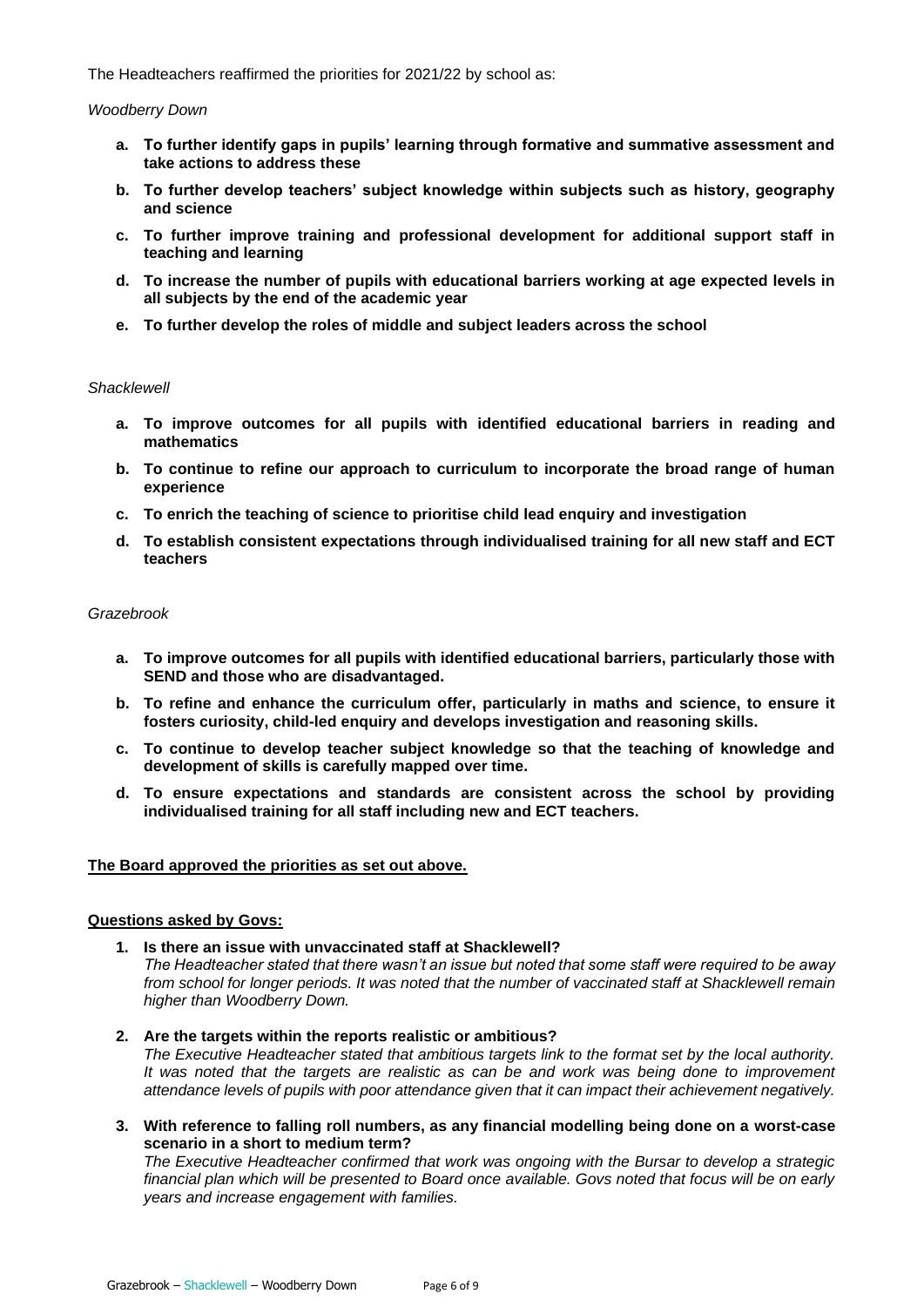*The Board was also informed of the plans by the local authority on addressing the wider impact of falling rolls against available spaces within the borough.* 

Govs noted that the Federation need to begin planning ahead of next year's census given the potential financial risk. **The Board deferred further** 

**The Board thanked the Executive Headteacher, Headteachers and staff for their continued hard work in positively supporting the lives of pupils, their families, staff and wider school community.**

**Reference Document/s** Headteachers' Report

# **4. SIP Visit Report (Summer 2021)**

The Board received, discussed, and accepted the respective School Improvement Partner (SIP) Core Visit Reports in the order set out below. *The Board accepted the reports as read and noted that the visits were conducted in summer term 2021.* 

**Shacklewell Woodberry Down Grazebrook**

Govs were informed that the SEFs were deferred for review during a subsequent meeting of the Governing Board.

**Reference Document/s SIP Visit Reports** 

# **5. Policy Review & Approval**

The Board reviewed and approved the following policies:

**Safeguarding Policy – Grazebrook Absence Management Safeguarding Policy – Shacklewell Bereavement Leave Safeguarding Policy – Woodberry Down Code of Conduct Relationship & Sex Education Policy Fig. 2018 Health & Wellbeing** 

**EYFS Policy Disciplinary, Grievance & Whistleblowing Leave Entitlement Maternity, Adoption & Paternity Pay Recruitment, Joining & Leaving Shared Parental Leave**

# **6. Minutes – Full Governing Board Meeting (24 th June 2021)**

*6.1 Corrections* None recorded

## *6.2 Approval of Minutes*

The minutes of the Governing Board meeting held on 24<sup>th</sup> June 2021 were approved as the true and accurate record of the meeting.

# *6.3 Matters Arising from Minutes of the Gov Board Meeting held on 24 th June 2021*

All items reported as completed. No other matters arising from previous minutes.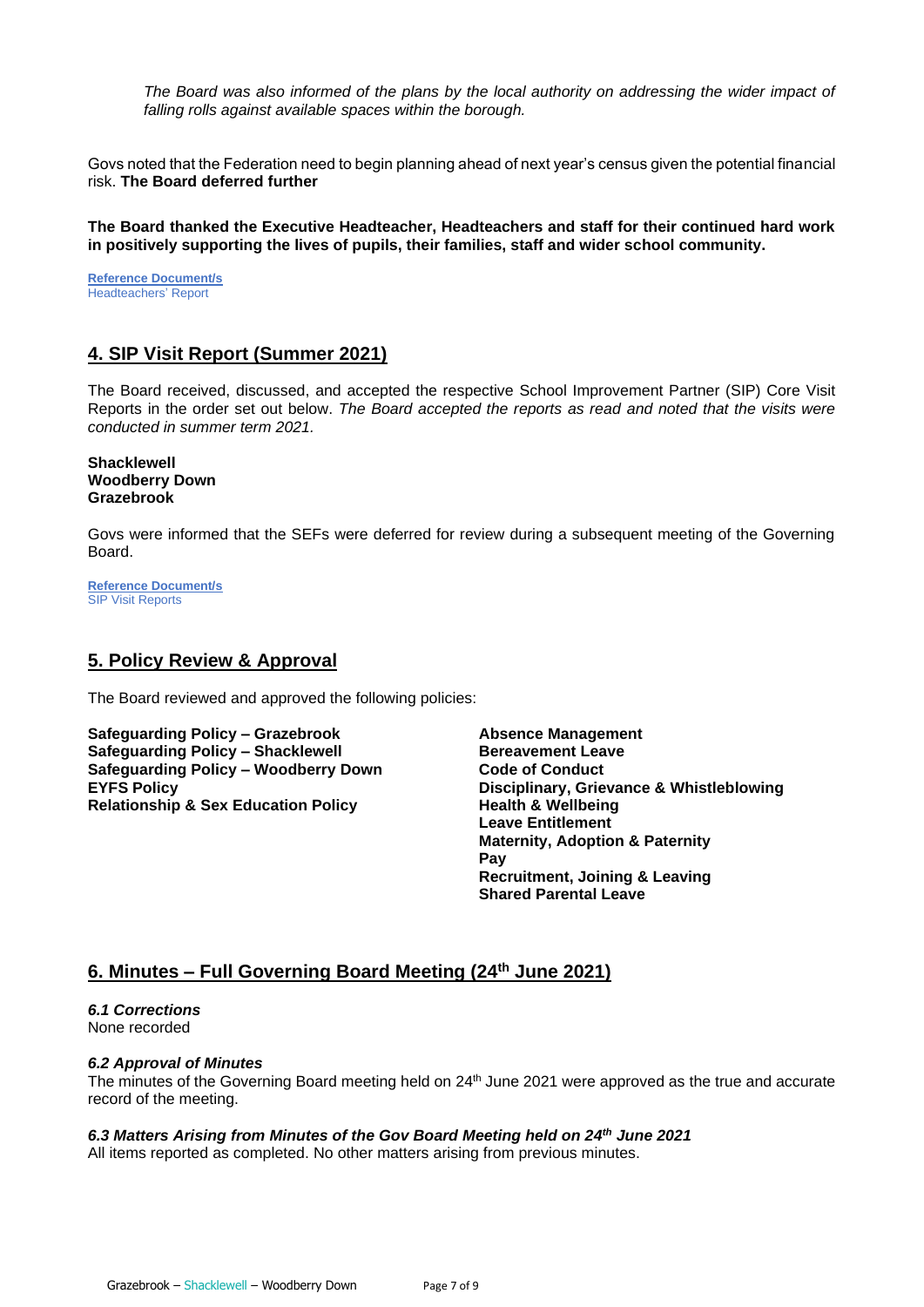# **7. Governing Board Business**

# *7.1 Clerks Statutory & Governance Updates*

The Clerk updated the Board on the **Changes in Education 2021/22** as set out in the summary paper. *Govs accepted the paper as read.* 

**Reference Document/s** Changes in Education 2021/22 Summary

# *7.2 Membership & Recruitment*

See 1.1 above with reference to Mr G Davies.

No other membership & recruitment updates.

# *7.3 Agree Annual Governance Statement (2020/21)*

The Board deferred review and agreement of this until Spring 2021.

# *7.4 Review & Agree Governors Code of Conduct 2021/22*

The Board approved the Governors Code of Conduct and agree to subscribe to its provisions, jointly and severally.

# *7.5 Appoint Link Govs & agree Govs Monitoring Schedule*

The Chair noted that this will be followed-up outside the meeting.

## *7.6 Agree Executive Headteacher's Performance Management (2021/22)*

The Board appointed the following govs to conduct the Executive Headteacher's Performance Management (2021/22):

**Mr C Howard Mr M Sharman Ms M Crawford**

## *7.7 Governors Training Updates*

The Board the following:

- a. Recent OFSTED training;
- b. Availability of training via NGA Online Training Platform (core training for governors)
- c. Availability of LA Governance Training

Govs noted the importance of aligning training alongside link roles.

## *7.8 Chair's Action & Correspondence*

The Chair update the Board on the soft partnership between New Wave Federation & Thomas Fairchild School and highlighted the following:

- a. **Strong start to new term with support for governors.**
- b. **Staffing and leadership challenges are being addressed in consultation with the local authority.**
- c. **The Exec Head & Headteacher (Shacklewell) have established working framework to support the school.**
- d. **New Interim Headteacher appointed, and mentoring provided by Headteacher (Shacklewell) along with the Executive Headteacher. The Governing Board remains with providing strategic direction in consultation with the Executive Headteacher.**
- e. **Finance remains a key area of focus but being addressed via the Resources Committee in consultation with the TF Governing Board and the local authority. It was noted that there was**